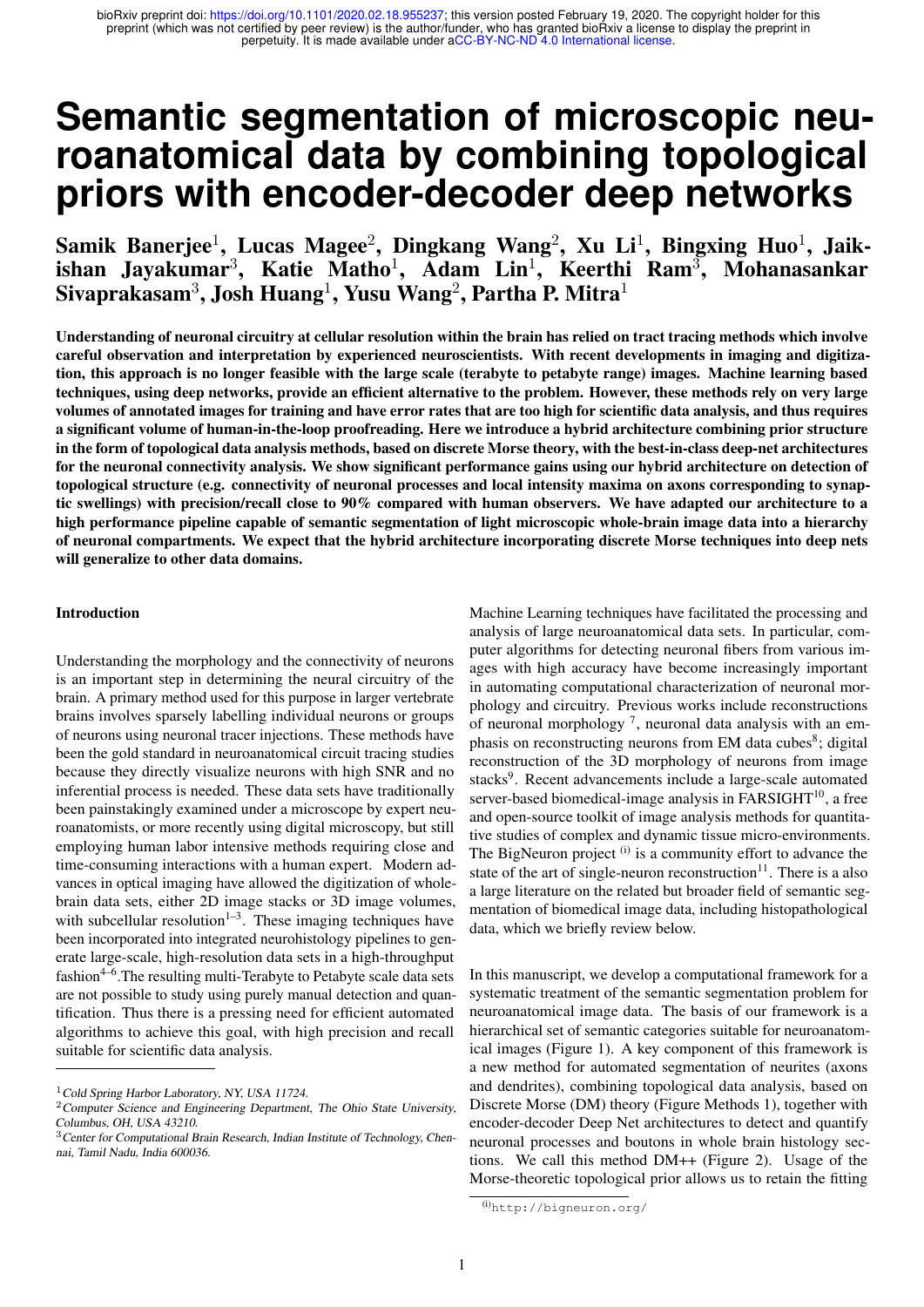

Figure 1: Three prevalent modalities of light-microscopic data acquisition where we have applied our algorithm: (1A) Colored fluorescent Whole Slide Images (WSI) of brain sections (mouse) acquired using digital slide scanners, (1B) Bright Field images of immunohistochemically brain sections (marmoset) and (1C) monochrome Serial Two Photon Tomographic images (STPT) (mouse). The top panels show the whole section images and below are the neuronal soma, neuronal processes and putative terminating axon arbors with putative synaptic boutons. 1D shows the class hierarchy that we devised to categorize different image components (objects of interests) that we targeted for semantic segmentation.

flexibility of deep-learning frameworks, while at the same time incorporating non-trivial prior structure. The resulting method shows both quantitative and qualitative improvements over the existing state of the art encoder-decoder networks for the same task (Table 1). Although neurite detection is a key step in the semantic segmentation task, there are also other components to the framework (Figure 3, Figure Supplementary 3) to detect other relevant compartments such as somata, or to further sub-categorize detected neurites (Figure 5). We have deployed our methodology into a semi-automated data analysis pipeline including human proofreaders to obtain high quality semantic segmentation of the neuroanatomical image data (Figure Supplementary 2), suitable for further neuroscientific analysis.

## **Background**

Automated computer vision algorithms have been used extensively for the delineation of anatomical structures and other regions of interest in specific radiologica1 and histopathological images. These image segmentation algorithms, play an important role in numerous biomedical-imaging applications, such as the quantification of tissue volumes<sup>12</sup>, diagnosis<sup>13</sup>, localization of pathology<sup>14</sup>, study of anatomical structure<sup>15</sup>, treatment planning<sup>16</sup>, and computer-integrated surgery<sup>17</sup>.

Prior to the popularization of Deep CNN methods<sup>18–20</sup>, several machine learning and image processing techniques were available for medical image segmentation. These include amplitude segmentation based on histogram features $21$ , the region based

segmentation<sup>22</sup>, and the graph-cut approach<sup>23</sup>. However, semantic segmentation approaches that utilize DL have become popular in recent years in the field of medical image segmentation, lesion detection, and localization<sup>24</sup>. DCNN architectures have generally provided state-of-the-art performance for image classification <sup>25</sup>, segmentation<sup>26</sup>, detection and tracking  $27$ , and captioning  $28$  in standardized datasets. Efficient optimization techniques are available for training DCNN models $^{25}$ . However, in most cases, models are explored and evaluated on classification tasks in large-scale datasets like ImageNet<sup>25</sup>, where the outputs of the classification tasks are a single label or probability value for a given image. Alternatively, smaller fully-connected convolutional neural networks  $(FCN)^{29}$  and Segnet<sup>30</sup> have been used successfully for semantic image segmentation tasks. State-of-the-art DCNN architectures for image segmentation tasks like U-Net<sup>31</sup> and ALBU<sup>32</sup> (Figure 2A) employ an encoder-decoder architecture. While these networks are effective they employ double the number of model parameters thus raising resource issues.

Deep Learning techniques rely on very large volumes of annotated training data and may in some sense be training-data interpolation techniques<sup>33</sup>. To address the lack of large annotated corpora for new tasks, data transformation or augmentation techniques<sup>31, 34, 35</sup> including data whitening, rotation, translation, and scaling have been applied to increase the number of labeled samples available. The class imbalance problem is often solved by using tile based approaches rather than entire image sets<sup>36</sup>. However, these kinds of methodological fixes do not ultimately address the weakness of DL techniques in lacking domain-specific priors, such as the topological prior that can capture a better connectivity of the neuronal architecture in the brain for our study.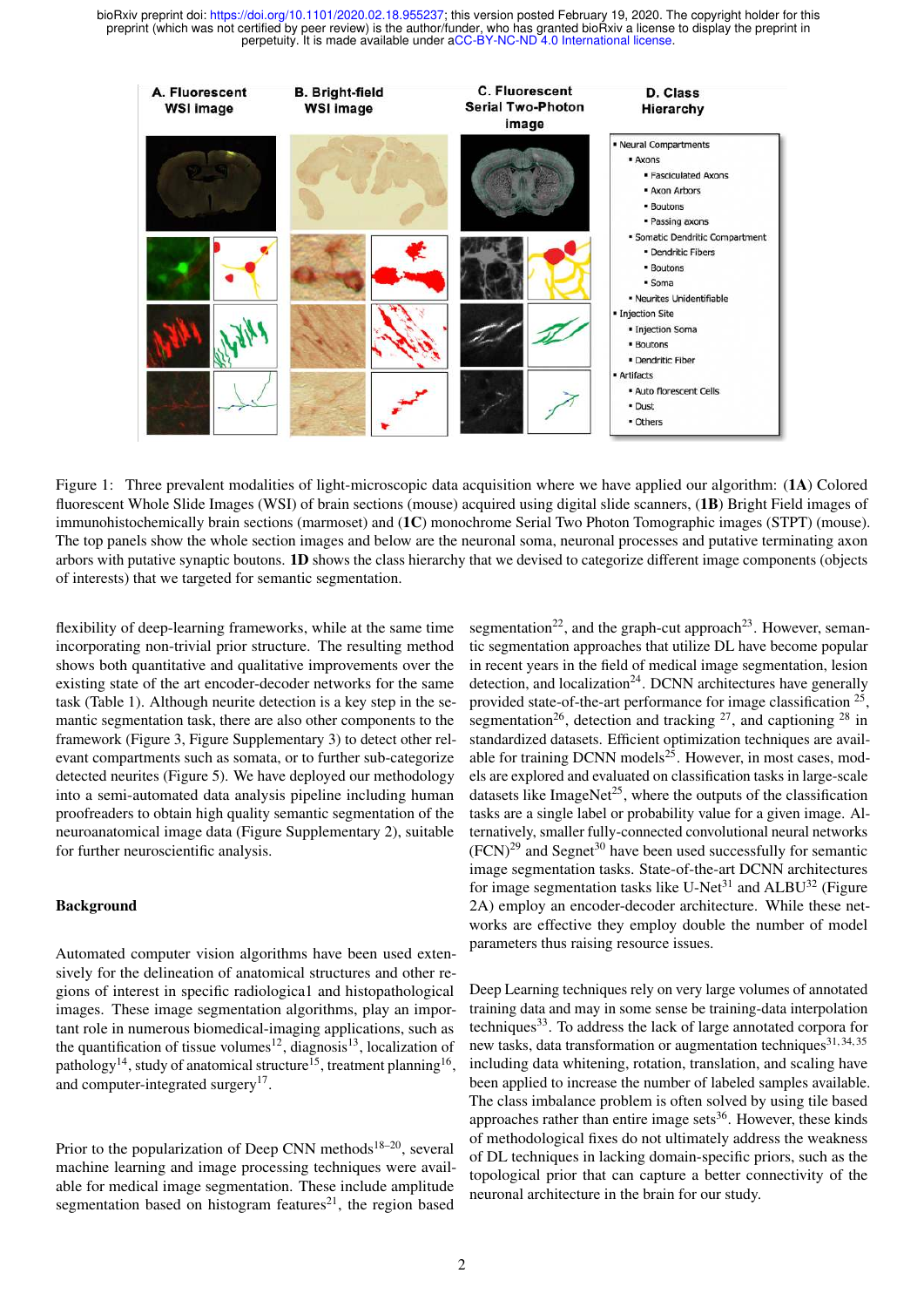

Figure 2: Existing CNN architectures suitable for neurite segmentation, U-Net (2A - left) and ALBU (2A - right) illustrated along with our proposed architecture of DM++ (2B). The DM++ architecture concatenates a "Topological path" and a "DCNN path" using a Siamese Stacking layer, followed by a final common CNN stack. (2C) shows the combined Process and Bouton Detection Pipeline.

To incorporate topological prior structure suitable to neurites, we employ Discrete Morse Graph Reconstruction (Figure Methods 1), a method that has been developed and studied thoroughly over the past several years<sup>37–40</sup>. This algorithm combines persistent homology  $41$  and Discrete Morse Theory $42$  to extract underlying graph structures from density fields. The algorithm considers the global structure of the data rather than looking strictly at local information and can handle many negative qualities seen in imperfect data, such as noise and non-uniform sampling. The method has been used in many applications, such as reconstructing road networks from GPS traces<sup>40</sup> and extracting filament structures from simulated dark matter density fields<sup>43</sup>.

#### Our Approach

In this paper, we propose a comprehensive framework for the semantic segmentation tasks for light-microscopic neuroanatomical data and compare with state of the art approaches. Gigapixel sized images are handled by breaking up into tiles of manageable size. The problem of class imbalance, when the pixel-based approach adapted for the tiles is applied to the entire image, is overcome by assigning a label for the image backgrounds and a target class for the foreground during semantic segmentation. In addition, two methods including binary cross-entropy loss and dice similarity were used for efficient training of classification and segmentation  ${\rm tasks}^{34,35}$ .

To detect neuronal processes, we propose a hybrid CNN based architecture DM++ (Figure 2B) which incorporates a topological prior using discrete Morse theory to give additional weight to quasi-one dimensional connected structures such as neurites. DCNNs do not have any built in mechanisms that can exploit the topological connectivity of neurites. For example, variations in the data acquisition process may cause some parts of a neurite to be less intensely labelled than other parts. This "signal gap" may pose challenges for a DCNN which might suppress the label on the weakly labelled part of a neurite (refer to the leftmost tile in the middle row for each modality in Figure 4). Nevertheless, prior knowledge that neurites form connected branches of tree-shaped neurons allow a human observer to easily trace through such regions of low intensity. We employ the Discrete Morse technique to incorporate such global connectivity information, as shown in the rightmost tile in the middle row for each modality in Figure 4.

We tested the proposed DM++ algorithm on three different types of image modalities used to image sections of the brain. Examples of the brain section images are shown in the top panels of columns A-C in figure 1, in each case from brains in which neuronal tracer injections have been used to visualize a subset of neurons and their processes. Figure 1(A) shows colored (fluorescent) Whole Slide Images (WSI). Figure 1(B) shows the Bright Field Images (BFI) of a brain section with an immunohistological stain. Both these images were captured using a digital slide scanner  $(0.46 \mu m / pixel)$ . Figure 1(C) shows monochrome images captured using Serial Two Photon Tomography (STPT). The second row (Column 1 A-C) shows examples of labelled neuronal cell bodies (soma) in these different modalities. The next third row shows neuronal processes labelled by red Fluorescent protein (Column 1 A), immunohistochemistry using the ABC-DAB process (Column 1 B) and high intensity eGFP label from the STPT data set (Column 1 C). The bottom row (Column 1 A-C) show examples of putatively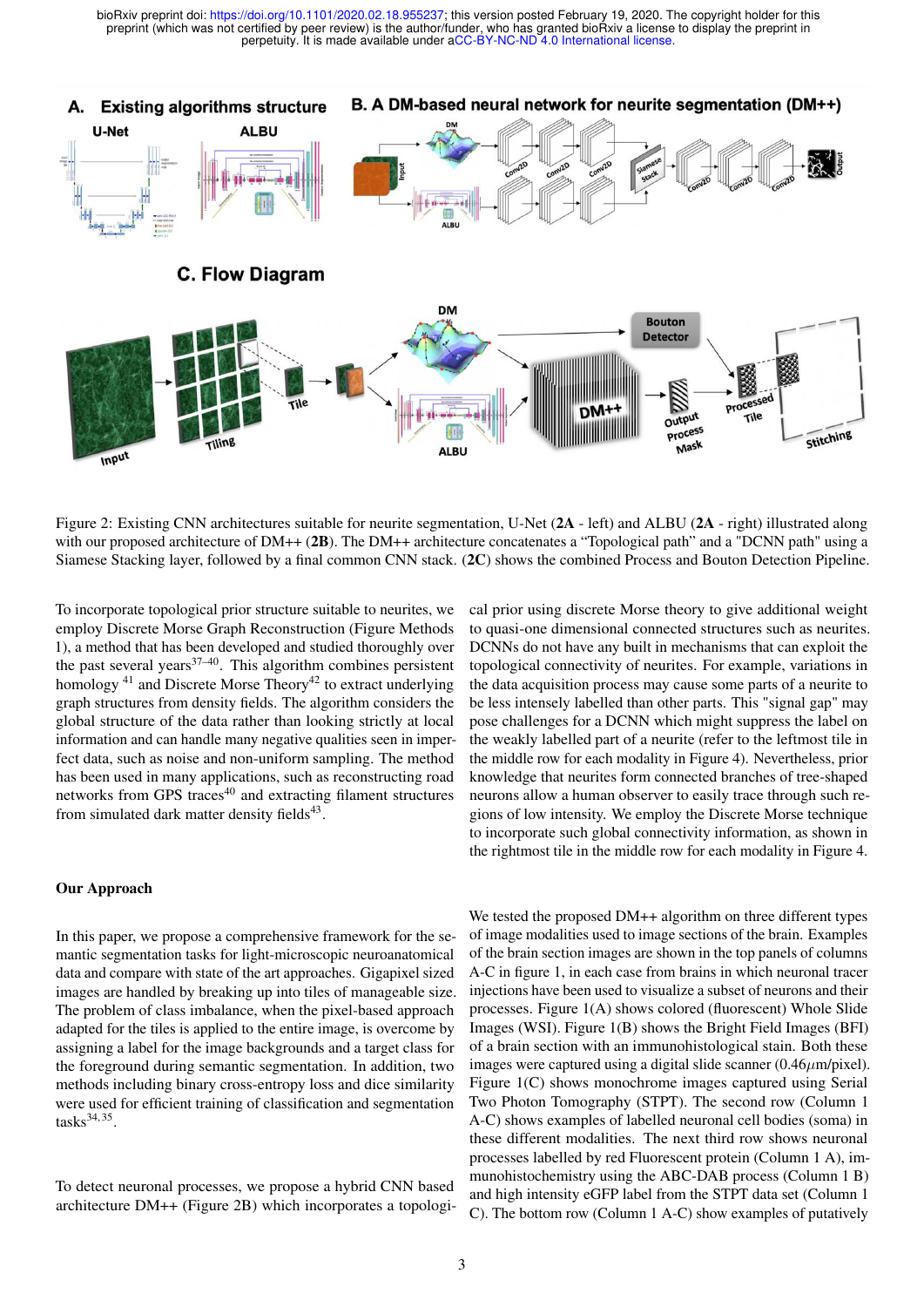

**B. Workflow for Semantic Segmentation** 



Figure 3: (3A) The figure shows the architecture of the Mask-RCNN network, which we use for Cell Detection as well as for mask generation for different process sub-classes (*e.g.*, passing vs arborized axons). (3B) Semantic segmentation for tracer-injected brains is preceded by an Injection Detection step. This is needed since the injection region has a different signal dynamic range than the projection regions. The injection region is suppressed for the Process Detection task, and is also used to separate "injection region somata" from distal somata. The Process Detection output (manually proof-read) acts as a mask for discarding the other background pixels while generating masks for process sub-classes.

terminating neuronal axons with the synaptic swellings/boutons. The cartoons in the second, third and fourth row (Column 1 A-C) beside each image tiles (the right subcolumn) shows masks corresponding to the object categories of interest in each of the tiles shown in the left subcolumn. The semantic category hierarchy is detailed in the Column 1 D.

In the following sections, we first elaborate the pipeline for process detection, followed by the the rest of the semantic category tree. Subsequently we present results, followed by discussion and conclusions.

Neuronal Process detection: DM++ Architecture The DCNN component of the DM++ pipeline is based on the ALBU network  $32$  which is in turn based on U-Net  $31$ . Figure 2(A) illustrates U-net and ALBU. 2(C) shows a diagrammatic representation of our proposed architecture DM++ for process detection. A more extensive description can be found in the Methods Section.

Briefly, the DM++ network accepts an image containing relevant objects of interest (e.g. processes) as input, tiles the image, processes these tiles using three processing paths forming a Yshaped network, and outputs a binary mask indicating the detected neuronal processes. Figure 2(B) shows the three paths, (i) A "topological path" for detecting connected neural processes in the tile, (ii) a "DCNN path" (ALBU) for detecting the processes (iii) the final "common path" for combining the DCNN and topological paths.

#### Semantic Segmentation

Brain section images not only contain information about one object of interest (processes as detected by the DM++ pipeline) but also other objects such as dendrites, soma. Axonal processes themselves can show heterogeneity depending on their terminating nature. To account for these detections, we have incorporated the mask-RCNN architecture<sup>26</sup>. This modification enables us to determine the exact pixels belonging to a sub-process or somata. The detections for the sub-categories of processes use the process detection masks generated by the DM++ algorithm. The architecture of Mask-RCNN, developed on Faster-RCNN with an instance segmentation module, takes in the output neuronal mask from the DM++, to detect the axon arbors, passing axons and dendrites (for detailed discussion on the Mask-RCNN architecture, please refer to the Methods section). In contrary, the cell detection is performed by the semantic segmentation pipeline independent of the neuronal processes, though the boutons are detected as a sub-category using the output vertices of the graph from the DM reconstruction algorithm within the DM++ pipeline. A brief discussion on the bouton detection is given in the methods section. A pictorial representation of the the overall flow diagram for the semantic segmentation methodology determined for the neuronal segmentation with different class labels and the cell detection has been depicted in figure 3 (B), while figure 3 (A) shows the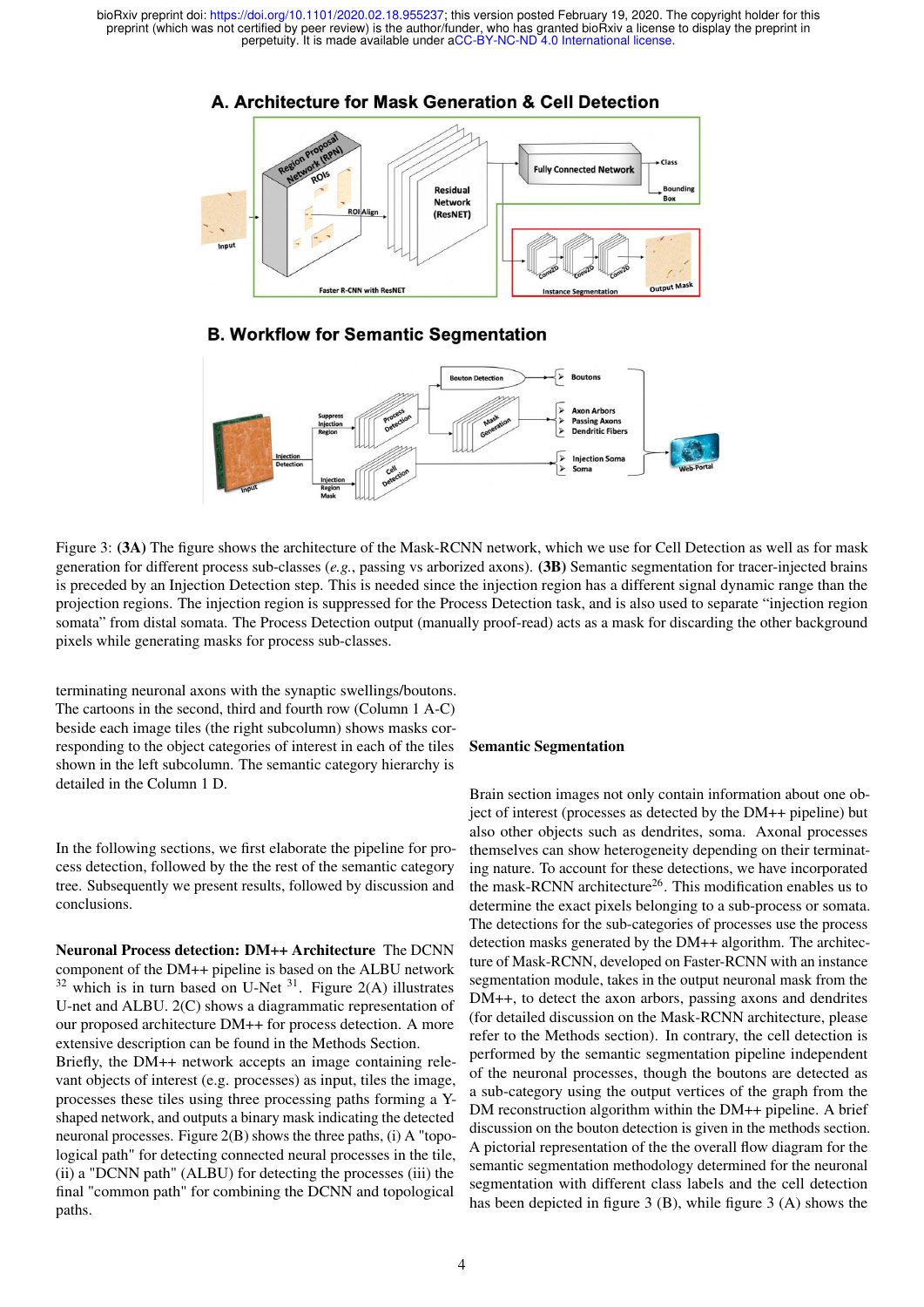| <b>Model</b>                   | Precision                      | Recall | F1                                  | <b>Cell Detection - BFI</b>      |      |      |      |
|--------------------------------|--------------------------------|--------|-------------------------------------|----------------------------------|------|------|------|
|                                | <b>Process Detection - STP</b> |        |                                     | SegNet                           | 0.79 | 0.74 | 0.76 |
| Unsupervised                   | 0.61                           | 0.63   | 0.62                                | MaskRCNN(I)                      | 0.85 | 0.89 | 0.87 |
| <b>UNET</b>                    | 0.85                           | 0.88   | 0.86                                | <b>Cell Detection - MBA</b>      |      |      |      |
| <b>ALBU</b>                    | 0.90                           | 0.88   | 0.89                                | SegNet                           | 0.72 | 0.75 | 0.73 |
| $DM++$                         | 0.92                           | 0.93   | 0.92                                | <b>MaskRCNN</b>                  | 0.81 | 0.82 | 0.82 |
|                                |                                |        |                                     | MaskRCNN(I)                      | 0.85 | 0.90 | 0.87 |
| <b>Process Detection - MBA</b> |                                |        | <b>Passing Axon Detection - MBA</b> |                                  |      |      |      |
| Unsupervised                   | 0.42                           | 0.51   | 0.46                                | SegNet                           | 0.72 | 0.76 | 0.74 |
| <b>UNET</b>                    | 0.67                           | 0.73   | 0.70                                | <b>MaskRCNN</b>                  | 0.89 | 0.93 | 0.91 |
| <b>ALBU</b>                    | 0.79                           | 0.82   | 0.81                                | <b>Axon Abor Detection - MBA</b> |      |      |      |
| $DM++$                         | 0.83                           | 0.84   | 0.84                                | SegNet                           | 0.72 | 0.75 | 0.74 |
|                                |                                |        |                                     | <b>MaskRCNN</b>                  | 0.95 | 0.97 | 0.96 |
| <b>Process Detection - BFI</b> |                                |        |                                     | <b>Dendrite Detection - MBA</b>  |      |      |      |
| Unsupervised                   | 0.59                           | 0.61   | 0.60                                | SegNet                           | 0.67 | 0.71 | 0.69 |
| <b>UNET</b>                    | 0.73                           | 0.75   | 0.74                                | <b>MaskRCNN</b>                  | 0.79 | 0.86 | 0.83 |
| <b>ALBU</b>                    | 0.79                           | 0.80   | 0.80                                | <b>Bouton Detection - MBA</b>    |      |      |      |
| $DM++$                         | 0.81                           | 0.83   | 0.82                                | <b>Discrete Morse</b>            | 0.76 | 0.31 | 0.44 |

Table 1: shows the Precision, Recall, F1 values for the different tasks. The unsupervised technique for Process Detection involves intensity-based thresholding with hard-coded parameters for threshold and morphological operations. Cell Detection Results are shown for the WSI fluorescent images (MBA) and WSI Bright Field images (BFI) compared to a baseline technique (SegNET). The (I) on the side of the MaskRCNN indicates that we omit Injection Region while reporting our metrics. In computing these metrics we utilize a 5-pixel neighborhood of a detected point to judge detects. The values in bold indicate the best performance.

architecture for the Mask-RCNN used to generate masks for each of the sub-categories of the neuronal processes as well as cell detection.

## Results

The outputs from the proposed algorithms of neuronal process detection and semantic segmentation discussed above have been evaluated both qualitatively and quantitatively. This section provides a discussion of these evaluations, when compared with other state-of-the-art techniques. The proposed methodology shows improved performance metrics, and in addition also shows the ability to better detect connected process fragments. Finally, we also discuss the time complexities of the proposed pipeline, in terms of training and testing, followed by a discussion on the improvement in annotation time induced by our auto-detects.

Results: Neuronal Process detection The results are presented in table 1. The table shows the Precision, Recall and F1-measure for the different modalities. We have compared DM++ with an Unsupervised, UNet and ALBU for neuronal process detection. Each of these techniques are discussed in the Methods section. As evident from the sub-tables, our proposed technique outperforms the state of the art architectures across performance measures.

Figure 4 shows example results for different image modalities. Of particular interest is portions of neuronal processes connected by regions of low signal intensity, where DM++ is able to connect the processes through these low-intensity regions, but ALBU does not do so. In each of the three modalities, the middle row depicts a small patch from the image, where the intensity captured by the digital scanners used for imaging these sections is significantly low, but the connectivity can be detected in the high resolution image by visual inspection (refer to the leftmost patch in the middle row of results for each modality).

In each of these modalities, we also show comparisons with the manually annotated data (demarcated as "Annotation" in the figure) with TP (yellow), FP (magenta) and FN (cyan). The rectangular box indicates the location for each image from where the exemplar patch is extracted and the dotted lines establishes the correspondences of each path to the middle row of results for precise inspection. This kind of preservation of connectivity was evident throughout the sections used for testing. This is consistent with the expectation that the topological prior would improve the detection of connected processes.

Semantic Segmentation The semantic segmentation pipeline illustrated in figure 3 was used for detecting the sub-neuronal classes and somata. Performance metrics are presented in table 1. The numbers in bold indicate the results from our overall architecture, compared with a state-of-the-art encoder-decoder based CNN architecture, SegNet<sup>30</sup> (details in Methods section).

Figure 5 illustrates each of the classes discussed in figure 1. Results for Cell Detection are shown in figure 5(A), which includes the MBA and the BFI dataset. The different sub-compartments of neuronal processes are displayed for the MBA dataset in the subsequent figures. Figures 5(B-D) illustrate the results of the semantic segmentation pipeline for different sub-categories of neuronal processes. The output from the DM++ algorithm is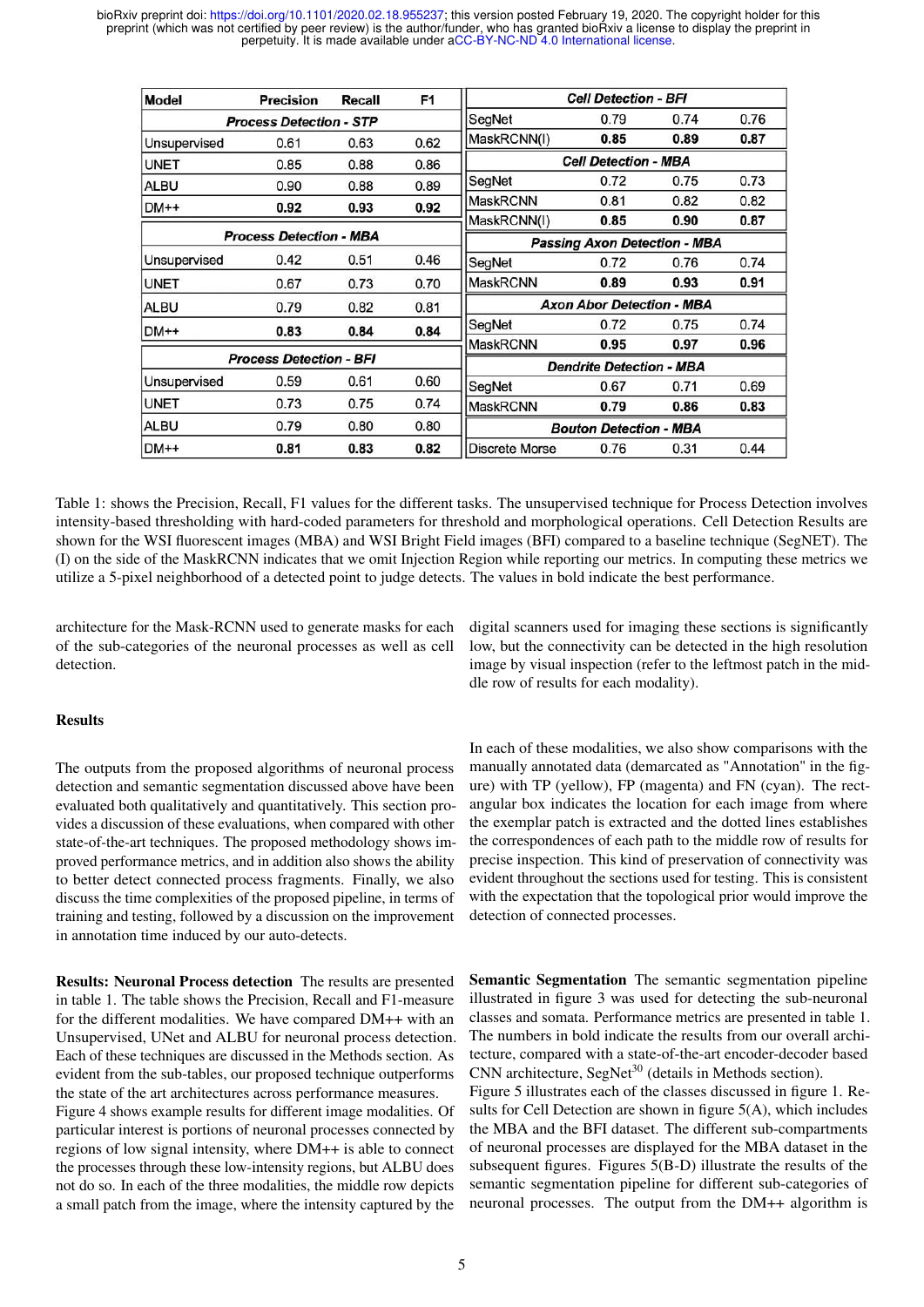

Figure 4: Illustrations of results from the process detection pipeline are shown here for single-color STP images (3 leftmost columns), 3-color fluorescent WSI images from the Mouse Brain Architecture project data set (MBA) (3 middle columns), and the Brightfield WSI images (3 right most columns). The top left row shows the original image, human annotation of the processes, and the discrete Morse output. The bottom left shows evaluation of DM++ output compared with the human annotation, with true positives (TP) in yellow and "false positives" (FP) in red. The FP connect the human-annotated neurite fragments, and examination of the original image data shows low intensity signal connecting the annotated fragments. The final panel in the bottom left row is the ALBU output. In each of the three modalities, the middle row depicts a small patch from the image, where the intensity captured by the digital scanners used for imaging these sections is significantly low, but the connectivity can be observed in the high resolution image by naked human eye, when inspected meticulously (leftmost patch in the middle row). As evident in the detections by ALBU, a state-of-the-art CNN technique, they are generally missed while we generate the mask. These faint connections are well captured by Discrete Morse as evident in the patch from the same location in the output of the Discrete Morse reconstruction algorithm (rightmost patch in the middle row). With the introduction of the topological prior the patch from the same location of our output preserves the connectivity (central patch in the middle row). These patches demonstrate that the ALBU output misses faint connections that are picked up by the DM++ algorithm. The bottom right row shows the evaluation of DM++ output compared to manual annotations with TP (yellow), FP (magenta) and FN (cyan). In the MBA modality, the top right row shows red and green process fragments corresponding to neurites labelled with red and green fluorescent protein corresponding to anterograde AAV tracer injections, human annotations (double labelled process fragments are labelled green), and discrete morse output. Evaluations, DM++ and ALBU outputs for the colored MBA image data are shown next, followed by the similar structure in the BFI dataset. The rectangular box indicates the location for each image from where the exemplar patch is extracted and the dotted lines establishes the correspondences of each path to the middle row of results for better visibility.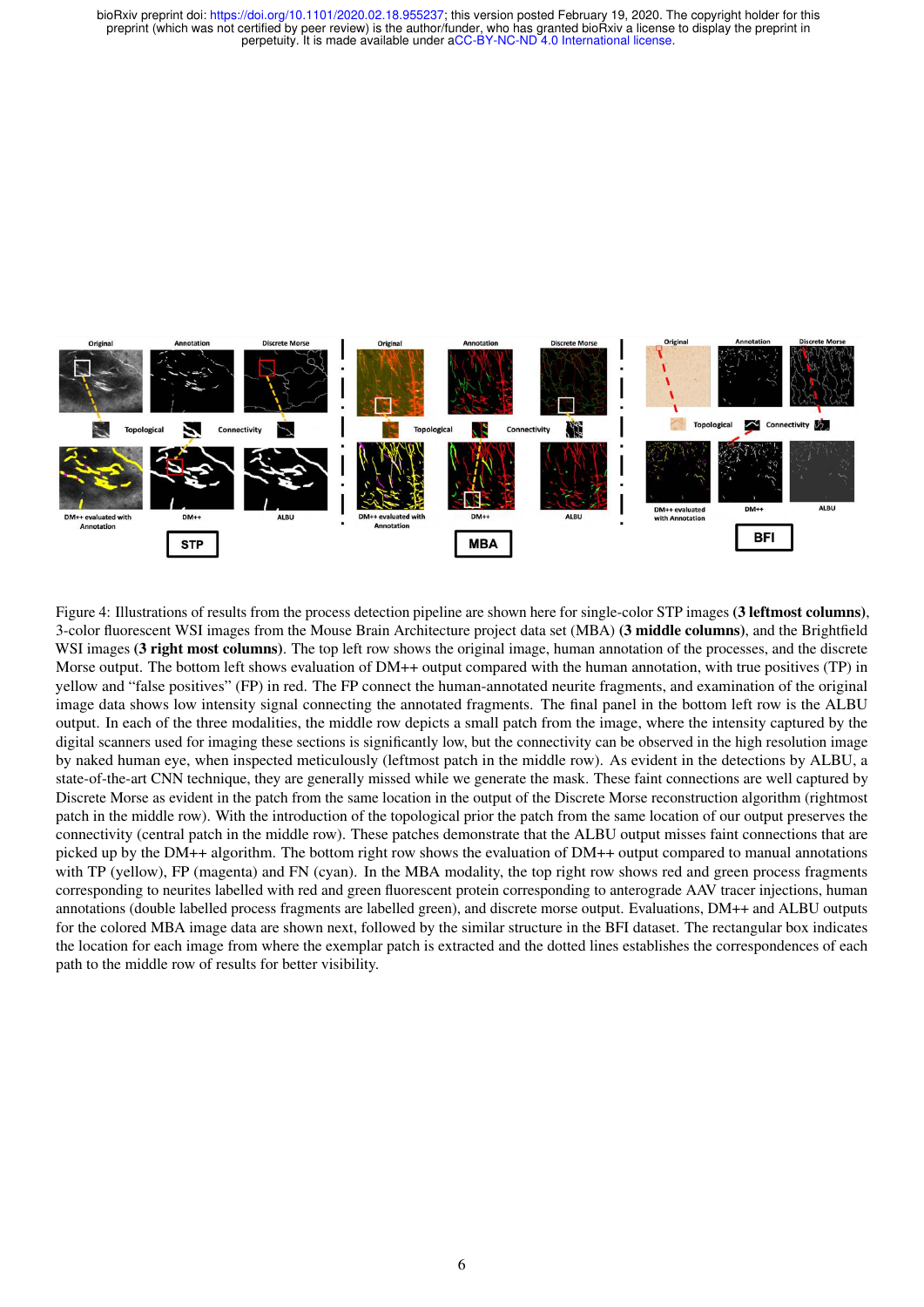

Figure 5: *Semantic Segmentation results:* (A) the results for cell detection for the two modalities along with the injection soma detection for the MBA dataset. Soma segmentations are shown to the immediate right of the original image shown in the left column. The right column shows the detected cells in a different color, for the corresponding left patch. The top row shows a region where the tracer is injected ("Injection Region"). The detected cells in this region are labelled "Injection Soma". The bottom two rows show detections outside this injection region for the two modalities, Fluorescent WSI images (MBA data) and Brightfield WSI images. (B) The results for the semantic category ("dendrites") for MBA data, a sub-category of processes. (C) The results for the semantic category ("passing axons") for MBA data, a sub-category of processes. (D) The results for the semantic category ("axon arbors") of the MBA data. The top tile in each of these semantic categories shows the detected processes from the Process Detection Pipeline for the green/red tracer. The middle tile illustrates the resulting semantic segmentation mask, while the bottom tile shows the comparison of our result with the Groundtruth (GT) annotation, depicting the TP (yellow), FP (magenta) and FN (cyan) for the input tile. (E) The results for bouton detection on the MBA dataset.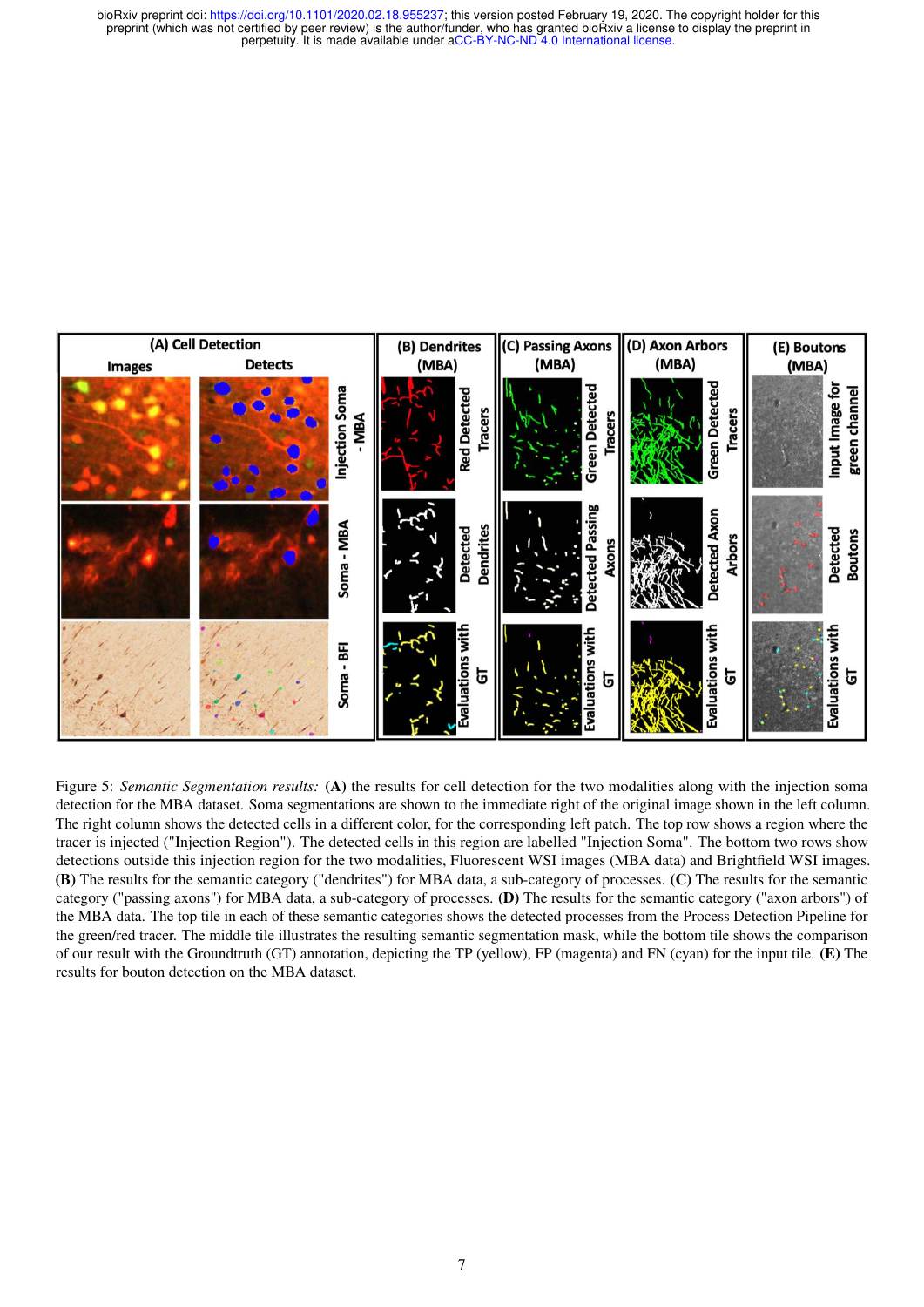provided as input to the MaskRCNN network, as shown in the top tile. The output mask from the segmentation pipeline is shown just below, while the bottom row shows the performance of the MaskRCNN when compared to the manually annotated ground truth. Precision-Recall-F1 scores are calculated and reported in table 1.

As an additional usage of the Discrete Morse approach, we detect putative "boutons" on axons by finding intensity maxima along the detected proesses. The resulting "bouton" detections are shown in 5(E). The first image is an input tile, the second image shows what our method outputs as putative boutons, and the third image identifies whether these are true positives or false positives (compared with expert judgment), as well as where false negatives occur. Modified precision, recall, and F1 scores for three tiles that were manually annotated are included in 1. These modified scores were obtained with using a radius of 5, meaning a bouton labeled by our method would be labeled as a true positive if the nearest true bouton was within a neighborhood of 5 pixels  $(2.5\mu)$ .

Computational metrics: We trained the DM++ network for 500 epochs with the training data. The training time was 200 seconds per epoch. For process detections, the algorithm took 4 minutes per mouse brain section (each section is a  $24K \times 24K$  image with  $0.46\mu$ m/pixel resolution) with processing times of 12% preprocessing, 15% neuronal pathway, 48% Topological pathway, 15% combined pathway and 10% post-processing, on a dual GPU (NVIDIA GTX2080 Ti) machine. The topological pathway was run in parallel on a 36 core CPU with 40 parallel threads. We used the pyTorch library for the python code for the neuronal pathway and Keras with TensorFlow backend for the common pathway. We used Keras with Tensorflow backend for the MaskRCNN network for cell detection and mask-generation. The Cell Detection MaskRCNN network was trained for 200 epochs, with a training time of ∼1000 seconds per epoch. The detects took an average of 3 minutes per section for the cell (soma) detections on the mouse brain dataset. The architecture used for mask generation follows the one-vs-all strategy and approximately takes 3 minutes on an average for the three classes combined into an unified framework. There is an significant improvement in the proof-reading times for the manual annotations. Based on the report of an experienced neuroanatomist, the proof-reading time for the process detection is no more than 25% compared to annotating the processes denovo. A similar trend was seen for cell-detection where we can reduced the annotation time by ∼70%. In each case, proofreading was done with equally high quality criteria as de-novo manual annotation.

### Discussion and Conclusions

We demonstrate significant performance improvements for an image segmentation task over state-of-the-art encoder-decoder networks through the incorporation of prior topological structure using methods from Morse theory (Table 1 and Figures  $4 \& 5$ ). We show that such priors may be incorporated using an intuitively plausible Y-shaped ("Siamese") network architecture we entitle DM++. We further incorporate this process-detection network as an important component in an integrated framework for semantic segmentation of light microscopic neuroanatomical image data. While we present significant performance improvements over state of the art, we are not yet at the point where the automation is at a sufficiently high quality level for scientific purposes, and a human-in-the loop component is required (although the trained networks lead to a large reduction of the required human labor). Our post-hoc analysis of the data shows that the DM++ algorithm cannot handle abrupt changes in the dynamic intensity range within the data set, so that training datasets containing a full spectrum of intensity dynamic range is required. We found however that our networks incrementally increase performance based feedback from manual curation, which can be used to repeatedly fine-tune the network to improve generalization. Despite these residual shortcomings, our new algorithm (DM++) incorporating topological priors, using discrete Morse theory in combination with DCNNs, significantly outperforms existing techniques for the detection and segmentation of neuronal objects of interests in light-microscopic neuroanatomical data.

#### References

- 1. Bohland, J. W. *et al.* A proposal for a coordinated effort for the determination of brainwide neuroanatomical connectivity in model organisms at a mesoscopic scale. *PLoS computational biology* 5 (2009).
- 2. Dodt, H.-U. *et al.* Ultramicroscopy: three-dimensional visualization of neuronal networks in the whole mouse brain. *Nature methods* 4, 331–336 (2007).
- 3. Ragan, T. *et al.* Serial two-photon tomography for automated ex vivo mouse brain imaging. *Nature methods* 9, 255 (2012).
- 4. Oh, S. W. *et al.* A mesoscale connectome of the mouse brain. *Nature* 508, 207–214 (2014).
- 5. Pinskiy, V. *et al.* High-throughput method of whole-brain sectioning, using the tape-transfer technique. *PloS one* 10 (2015).
- 6. Lin, M. K. *et al.* A high-throughput neurohistological pipeline for brain-wide mesoscale connectivity mapping of the common marmoset. *Elife* 8, e40042  $(2019)$
- 7. Halavi, M., Hamilton, K. A., Parekh, R. & Ascoli, G. Digital reconstructions of neuronal morphology: three decades of research trends. *Frontiers in neuroscience* 6, 49 (2012).
- 8. Helmstaedter, M. & Mitra, P. P. Computational methods and challenges for large-scale circuit mapping. *Current opinion in neurobiology* 22, 162–169 (2012).
- 9. Peng, H., Meijering, E. & Ascoli, G. A. From diadem to bigneuron (2015).
- 10. Rey-Villamizar, N. *et al.* Large-scale automated image analysis for computational profiling of brain tissue surrounding implanted neuroprosthetic devices using python. *Frontiers in neuroinformatics* 8, 39 (2014).
- 11. Peng, H. *et al.* Bigneuron: large-scale 3d neuron reconstruction from optical microscopy images. *Neuron* 87, 252–256 (2015).
- 12. Lawrie, S. M. & Abukmeil, S. S. Brain abnormality in schizophrenia: a systematic and quantitative review of volumetric magnetic resonance imaging studies. *The British Journal of Psychiatry* 172, 110–120 (1998).
- 13. Taylor, R. H., Lavealle, S., Burdea, G. C. & Mosges, R. *Computer-integrated surgery: technology and clinical applications* (Mit Press, 1995).
- 14. Zijdenbos, A. P. & Dawant, B. M. Brain segmentation and white matter lesion detection in mr images. *Critical reviews in biomedical engineering* 22, 401–465 (1994).
- 15. Worth, A. J., Makris, N., Caviness Jr, V. S. & Kennedy, D. N. Neuroanatomical segmentation in mri: technological objectives. *International Journal of Pattern Recognition and Artificial Intelligence* 11, 1161–1187 (1997).
- 16. Khoo, V. S. *et al.* Magnetic resonance imaging (mri): considerations and applications in radiotherapy treatment planning. *Radiotherapy and Oncology* 42, 1–15 (1997).
- 17. Grimson, W. E. L. *et al.* Utilizing segmented mri data in image-guided surgery. *International Journal of Pattern Recognition and Artificial Intelligence* 11, 1367–1397 (1997).
- 18. LeCun, Y. Yoshua bengio, and geoffrey hinton. *Deep learning. nature* 521, 436–444 (2015).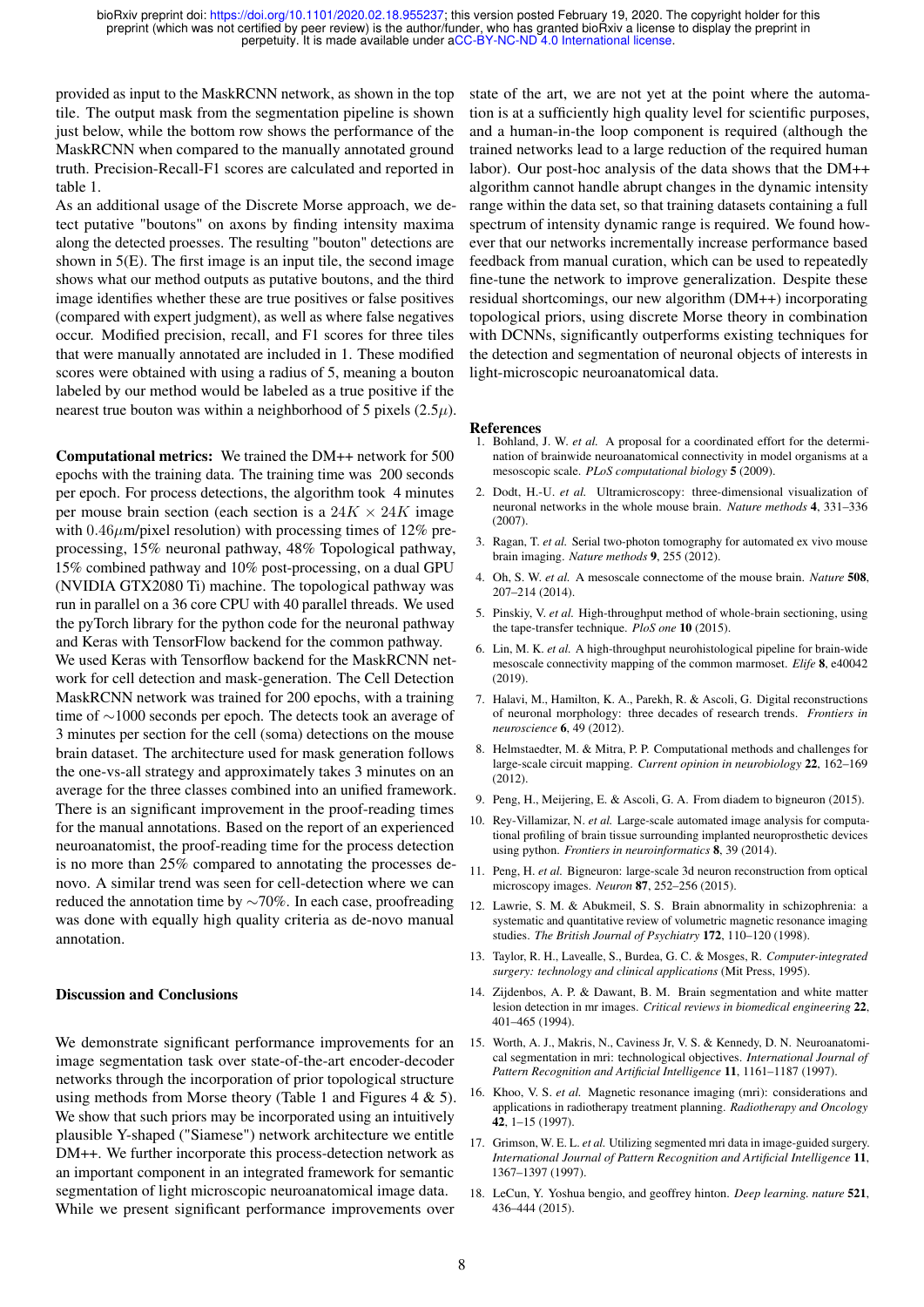- 19. LeCun, Y., Bottou, L., Bengio, Y. & Haffner, P. Gradient-based learning applied to document recognition. *Proceedings of the IEEE* 86, 2278–2324 (1998).
- 20. Fukushima, K. Neocognitron: A self-organizing neural network model for a mechanism of pattern recognition unaffected by shift in position. *Biological cybernetics* 36, 193–202 (1980).
- 21. Ramesh, N., Yoo, J.-H. & Sethi, I. Thresholding based on histogram approximation. *IEE Proceedings-Vision, Image and Signal Processing* 142, 271–279 (1995).
- 22. Sharma, N. & Ray, A. K. Computer aided segmentation of medical images based on hybridized approach of edge and region based techniques. In *Proc. Int. Conf. Math. Biol* (2006).
- 23. Boykov, Y. Y. & Jolly, M.-P. Interactive graph cuts for optimal boundary & region segmentation of objects in nd images. In *Proceedings eighth IEEE international conference on computer vision. ICCV 2001*, vol. 1, 105–112 (IEEE, 2001).
- 24. Litjens, G. *et al.* A survey on deep learning in medical image analysis. *Medical image analysis* 42, 60–88 (2017).
- 25. Krizhevsky, A., Sutskever, I. & Hinton, G. E. Imagenet classification with deep convolutional neural networks. In *Advances in neural information processing systems*, 1097–1105 (2012).
- 26. He, K., Gkioxari, G., Dollár, P. & Girshick, R. Mask r-cnn. In *Proceedings of the IEEE international conference on computer vision*, 2961–2969 (2017).
- 27. Redmon, J., Divvala, S., Girshick, R. & Farhadi, A. You only look once: Unified, real-time object detection. In *Proceedings of the IEEE conference on computer vision and pattern recognition*, 779–788 (2016).
- 28. Vinyals, O., Toshev, A., Bengio, S. & Erhan, D. Show and tell: Lessons learned from the 2015 mscoco image captioning challenge. *IEEE transactions on pattern analysis and machine intelligence* 39, 652–663 (2016).
- 29. Sabour, S., Frosst, N. & Hinton, G. E. Dynamic routing between capsules. In *Advances in neural information processing systems*, 3856–3866 (2017).
- 30. Badrinarayanan, V., Kendall, A. & Cipolla, R. Segnet: A deep convolutional encoder-decoder architecture for image segmentation. *IEEE transactions on pattern analysis and machine intelligence* 39, 2481–2495 (2017).
- 31. Ronneberger, O., Fischer, P. & Brox, T. U-net: Convolutional networks for biomedical image segmentation. In *International Conference on Medical image computing and computer-assisted intervention*, 234–241 (Springer, 2015).
- 32. Buslaev, A., Seferbekov, S. S., Iglovikov, V. & Shvets, A. Fully convolutional network for automatic road extraction from satellite imagery. In *CVPR Workshops*, 207–210 (2018).
- 33. Belkin, M., Hsu, D. J. & Mitra, P. Overfitting or perfect fitting? risk bounds for classification and regression rules that interpolate. In *Advances in neural information processing systems*, 2300–2311 (2018).
- 34. Çiçek, Ö., Abdulkadir, A., Lienkamp, S. S., Brox, T. & Ronneberger, O. 3d u-net: learning dense volumetric segmentation from sparse annotation. In *International conference on medical image computing and computer-assisted intervention*, 424–432 (Springer, 2016).
- 35. Milletari, F., Navab, N. & Ahmadi, S.-A. V-net: Fully convolutional neural networks for volumetric medical image segmentation. In *2016 Fourth International Conference on 3D Vision (3DV)*, 565–571 (IEEE, 2016).
- 36. Johnson, J. M. & Khoshgoftaar, T. M. Survey on deep learning with class imbalance. *Journal of Big Data* 6, 27 (2019).
- 37. Delgado-Friedrichs, O., Robins, V. & Sheppard, A. Skeletonization and partitioning of digital images using discrete morse theory. *IEEE transactions on pattern analysis and machine intelligence* 37, 654–666 (2014).
- 38. Gyulassy, A., Bremer, P.-T., Hamann, B. & Pascucci, V. A practical approach to morse-smale complex computation: Scalability and generality. *IEEE Transactions on Visualization and Computer Graphics* 14, 1619–1626 (2008).
- 39. Robins, V., Wood, P. J. & Sheppard, A. P. Theory and algorithms for constructing discrete morse complexes from grayscale digital images. *IEEE Transactions on pattern analysis and machine intelligence* 33, 1646–1658 (2011).
- 40. Dey, T. K., Wang, J. & Wang, Y. Road network reconstruction from satellite images with machine learning supported by topological methods. In *Proceedings of the 27th ACM SIGSPATIAL International Conference on Advances in Geographic Information Systems*, 520–523 (2019).
- 41. Edelsbrunner, H. & Harer, J. Persistent homology-a survey. *Contemporary mathematics* 453, 257–282 (2008).
- 42. Forman, R. A user's guide to discrete morse theory. *Sém. Lothar. Combin* 48, 35pp (2002).
- 43. Sousbie, T., Pichon, C., Colombi, S., Novikov, D. & Pogosyan, D. The 3d skeleton: tracing the filamentary structure of the universe. *Monthly Notices of the Royal Astronomical Society* 383, 1655–1670 (2008).
- 44. Ding, L. & Goshtasby, A. On the canny edge detector. *Pattern Recognition* 34, 721–725 (2001).
- 45. Menze, B. H. *et al.* The multimodal brain tumor image segmentation benchmark (brats). *IEEE transactions on medical imaging* 34, 1993–2024 (2014).
- 46. Kainmüller, D., Lange, T. & Lamecker, H. Shape constrained automatic segmentation of the liver based on a heuristic intensity model. In *Proc. MICCAI Workshop 3D Segmentation in the Clinic: A Grand Challenge*, 109–116 (2007).
- 47. He, J. *et al.* Deep reinforcement learning with a natural language action space. *arXiv preprint arXiv:1511.04636* (2015).
- 48. Dingkang, W. *et al.* Detection and skeletonization of tracer injections using topological methods. In preparation.

#### Code and Dataset Availability

The code and documentation will be available on Github on article publication.

#### Acknowledgements

The authors gratefully acknowledge IHC Brightfield Imaged data from Dr Peter Strick at U Pitt, and wish to thank Jaimi Nagashima and Mitsutoshi Hanada also at U Pitt for annotating these images. We acknowledge the effort from annotators at the Center for Computational Brain Research at IIT Madras for the bulk of the data annotation and proofreading for this project. This work was supported by the NIH (EB022899, MH114824, MH114821, NS107466, AT010414), the Crick-Clay Professorship (Cold Spring Harbor Laboratory), the Mathers Charitable Foundation, and H. N. Mahabala Chair (IIT Madras). Work at Ohio State University was in addition partly supported by the NSF under grants CCF-1740761, RI-1815697, and DMS-1547357.

#### Author Contributions

The idea of using topological priors in the pipeline was conceptualized by Y.W. and P.M. Algorithmic design and development was performed by S.B and L.M. Proof reading assistance and neuroanatomical expertise for neuroanatomical ground truth data was provided by J.J. and K.M. Data preparation, including quality control and acquisition were performed by B.H, J.J. and K.M. under the supervision of J.H. and P.M. Evaluation of the algorithm was conducted by S.B., L.M., X.L. Data preparation, including design of an online proofreading interface and hosting was done by A.L., M.S. and K.R. S.B., L.M., J.J. and P.M. prepared and edited the paper

#### Competing Interests Statement

The authors declare no competing interests.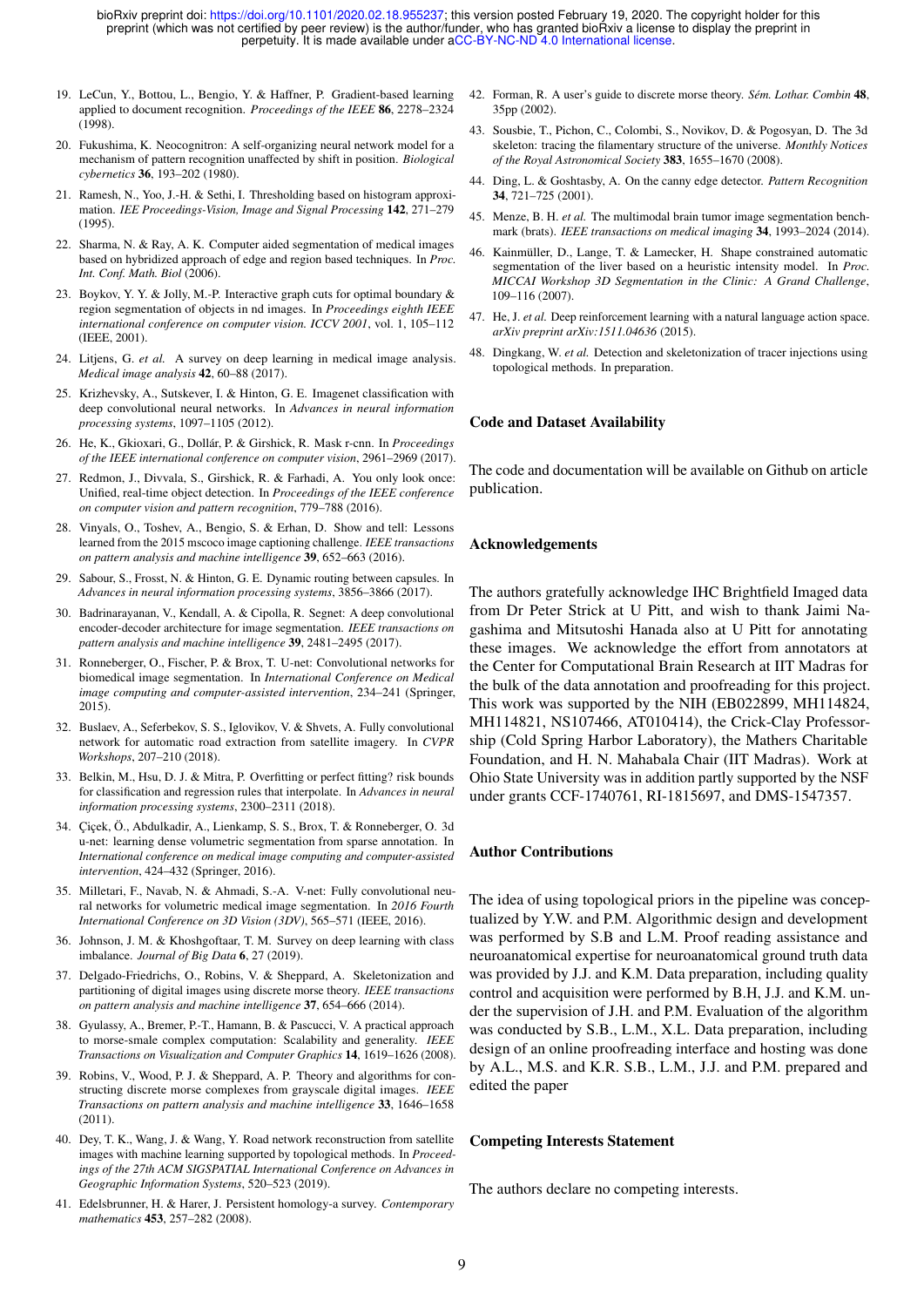# **Methods**

This section describes methods used in this study including the fundamentals of the algorithm design, the architecture, training, testing and evaluation of our technique when compared to the existing conventional methods. We have compared our pipeline to existing techniques include an unsupervised process detection technique, U-Net and ALBU for process detection and SegNet for semantic segmentation, which are also discussed at the end of the Methods.

Discrete Morse Graph Reconstruction: DM++ takes masks of the Discrete Morse Graph Reconstruction output as input. To generate this, we first need a density function over the domain to feed into the Discrete Morse framework. Image intensity in the color channel relevant to the tracer serves as the density function after applying a Gaussian filter to smooth out the image. We can interpret our density function as the higher the pixel value, the more likely it is to be part of true neuron signal.

Next we input the density function into the Discrete Morse Graph reconstruction framework. If one were to imagine the density function graphed on top of the domain, the Discrete Morse framework outputs the "mountain ridges" of the function, connecting the maxima through intervening saddle points. These ridges are made up of "flow lines"<sup>(ii)</sup> between the maxima and saddle points of the function. The reason for selecting these is that the function values are locally maximal along the ridges. Thus if we were to move slight off of a ridge, the probability of being part of the neuronal process decreases.

*Noise Removal:* Each ridge is assigned a persistence value<sup>41</sup> which can be interpreted as an importance score. The noiseremoval framework adopts a persistence threshold and filters out ridges below that threshold. We provide a low threshold value in order to remove ridges caused by noise while minimizing the number of ridges removed that actually mark true neuron signal.

Given the Morse output, we then create a mask for the domain. The mask is grayscale - where each path in the Discrete Morse output is assigned a constant value. The output of this stage is a simple grayscale image which can then be used at the next step of the DM++ algorithm. The higher the intensity along the path, the higher the gray scale value. After the persistence refined Discrete Morse graph reconstruction step, this mask, along with the original imaging data, is an input to the process detection pipeline (explained under the subsequent subsection DM++).

DM++: The combination of the topological component with a DCNN convolutional network is aimed to capturing the connected nature of the neuronal processes. The "Siamese" architecture of the DM++ network takes the outputs from the discrete Morse algorithm and the ALBU architecture and combines them using a "Siamese" stacking into two channels. The common path

emerging out of the Siamese stack combines features of the convolutional network along with the topological priors of the Discrete Morse.

*Architecture:* The architecture of DM++ consists of four components: the topological path, the ALBU path, the Siamese stack and the common path. The DCNN paths in this network consist of two-dimensional convolutional layers with ReLU activations, except the final layers in each which have Sigmoid activations. A dropout layer of 50% was introduced in each DCNN stack for regularization purposes.

*Inputs:* The inputs to the DM++ architecture are the likelihood maps obtained from the discrete Morse algorithm and the ALBU models. The input images are assumed to be single channel images with the resolution of  $512 \times 512$  pixels with varying pixel resolutions across different modalities of the images. The input image is passed through the discrete Morse algorithm to obtain a likelihood image containing the connected graphs with their edge weights as their likelihood. The ALBU model also produces output for the likelihood maps generated for segmentation of the processes.

*Outputs:* The output of DM++ produces a likelihood map of the processes in  $512 \times 512$  pixel tiles. The outputs are in the range [0, 255], with a higher value indicating greater confidence that a pixel belongs to a process present in the data. These likelihood maps were thresholded at a predefined threshold (STP: 100, MBA: 75 and BFI: 120) to generate a mask for the process in the section.

Pipeline for Process Detection: The overall flow of the brain image data from the input to output is denoted as a pipeline for neuronal process detection. The pipeline for Process Detection is illustrated in figure 2(B), which was designed for two-dimensional process detection for a tracer injection in the brain, run sectionwise for each brain. Each of these sections are first broken down into tiles of  $512 \times 512$  pixels. These tiles are then individually passed to the discrete Morse algorithm and the trained ALBU models. The gray-scale maps generated out of the discrete Morse algorithm are fed into the topological pathway of the DM++ and the segmentation likelihood predicted by the ALBU models is fed to the neuronal segmentation pathway. These priors pass through these pathways and then merge into a dual stack (can be thought of as a two-channel image). This stack is further propagated through the common pathway deeper into the network to captures the high-level features of the neuronal process based on both the priors. The trained DM++ network outputs a likelihood map for the process which is further thresholded to a binary mask for identifying the processes. This mask is also used to localize the detection of boutons, and the sub-categories of the neuronal processes discussed later in the semantic segmentation pipeline. These output tiles are eventually stitched together to form a cumulative mask for the whole section. The discrete Morse algorithm also outputs the peaks in the images as the vertices in the graph, which are seen in along the processes as the highintensity peaks, identified as boutons or synaptic swellings on the neurons.

<sup>(</sup>ii)The relevant flow lines (more formally integral lines) are curves whose local tangents follow the direction of steepest descent, i.e, the gradient direction, of the density function.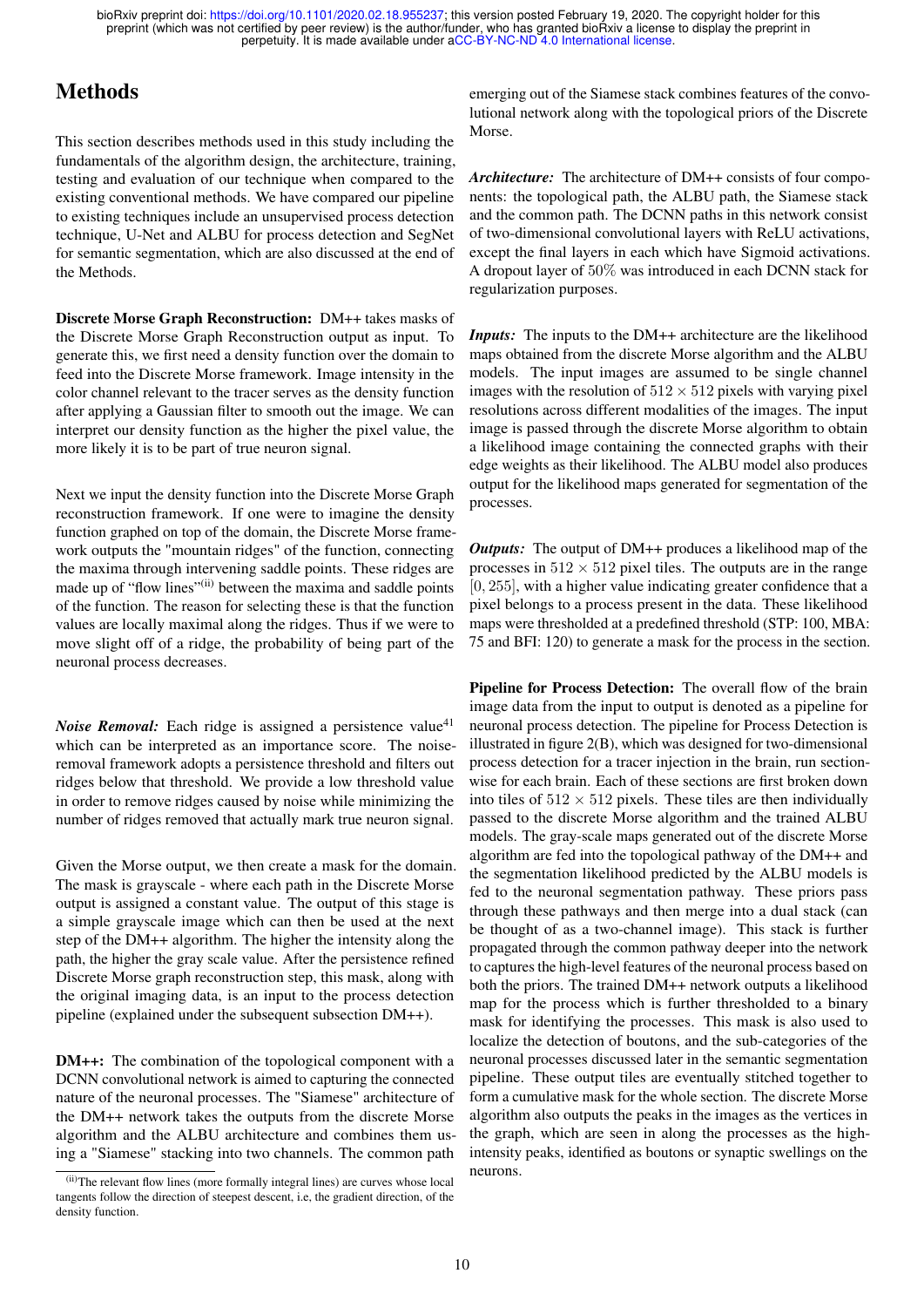

Figure Methods 1: The Discrete Morse algorithm is given an input image (A). A Gaussian filter is applied to the image (B) - a density function is defined at the pixels. Then the algorithm extracts the ridges of the function across the domain (C) - these ridges form the 1-stable manifold. Finally, each path in the 1-stable manifold is assigned an grayscale value based on intensity along the path, and a grayscale mask is outputted in (D).

*Variations in the pipeline for Process Detection:* The pipeline has some variations across the different imaging modalities. The input to the pipeline is the raw image of a section from a brain for each data modality. The input is not the same across the different modalities, as seen in figure 1(A-C). The images from the Serial Two-Photon images are 16-bit gray scale images, while the images from the brains in Mouse Brain Architecture project are threechannel 12-bit images and the images from the brightfield WSI images were three-channel 8-bit images. The tracer injections in the STP and the Rabies data were of a single color but the MBA data had two injection colors.

The input to DM++ are single-color images. So, for the STP date the pipeline works on the raw data, while for the Brightfield images the 8-bit color data were converted into a single grayscale image before passing into the pipeline. The MBA data is treated channel-wise. Since the injections are green and red only, we assume that the green and red channels are separete likelihood images for the two tracers, and pass them individually through the pipeline, finally combining their outputs for the whole section. The BFI dataset is also treated as a likelihood image of intensities for the DM reconstruction but ALBU is performed on the threechannel color images.

*Ground-truth Annotation:* Manual annotation was used to generate training labels our supervised algorithms. The training set for the STP data consists of a coarse annotation of a whole brain (267 sections) and four section of high-quality precise annotations from another brain. The training data for the MBA images included four sections each from two brains with different labels marked as described in our class-hierarchy. The manually annotated BFI dataset consisted of 72 tiles of  $1024 \times 1024$  pixels from a single section, which was divided for training and testing.

*Preparation of the Data for training and testing:* The manually labelled sections were broken down into tiles of size (512  $\times$ 512) pixels. Since the processes are really sparse in the whole brain, the fully annotated STP was randomly tiled to incorporate tiles with varying densities of annotations ranging down to no annotations. Hence, we had a training set with 5749 tiles from the fully annotated STP brain and two high-quality annotated sections entirely tiled to obtain another 750 tiles. The testing for

| Image       | <b>Neuronal</b> | Tiles for | Tiles for |
|-------------|-----------------|-----------|-----------|
| modality    | classes         | training  | testing   |
| <b>MBA</b>  | Processes       | 2000      | 494       |
| <b>STPT</b> | Processes       | 6449      | 704       |
| BFI         | Processes       | 180       | 108       |
| <b>MBA</b>  | Soma Detection  | 26        | 9         |
| <b>BFI</b>  | Soma Detection  | 48        | 24        |
| <b>MBA</b>  | Dendrites       | 23        | 8         |
| <b>MBA</b>  | Passing Axons   | 22        | 6         |
| <b>MBA</b>  | Axon Arbors     | 22        | 6         |

Table Supplementary 1: The number of manually annotated tiles used for training and testing the different semantic categories in the different modalities of the brain. These manually annotated tiles are of size  $512 \times 512$  pixels. They are used to train the different pipelines in the brain, with data augmentation, to cope with the limited availability of the training data. These tiles account for the tiles where the annotators have at least annotated any of the neuronal structures.

the STP data was done on another two sections fully tiled of the precise annotation data. The eight sections from the two brains in the MBA data were carefully annotated. We used 7 sections for training, resulting in ∼ 2000 tiles and testing was done on a section with ∼ 500 tiles. The BFI data had 180 tiles in the training set and 108 tiles in the testing set. The total number of tiles for training and testing has been tabulated in table Supplementary 1, which gives an overview of the limited data available for training and testing our supervised networks.

*Evaluation Metrics:* The metrics used throughout the manuscript are Precision (P), Recall (R), and the F1-measure. For the evaluation of these metrics we determine the True Positives (TP), False Positives (FP), True Negatives (TN) and False Negatives (FN) (refer figure 4, bottom row leftmost tile for each modality). Every detected pixel was evaluated with a disk of radius of 5 pixels. if an annotated groundtruth existed within thid disk, the pixel was considered as TP, otherwise it is considered as FP. If an annotation did not have detected pixel within a 5-pixel radius, then we considered that as TN. Utilizing all these values, Precision and recall were computed as  $P = \frac{TP}{TP + FP}$  and  $R = \frac{TP}{TP + FN}$ , while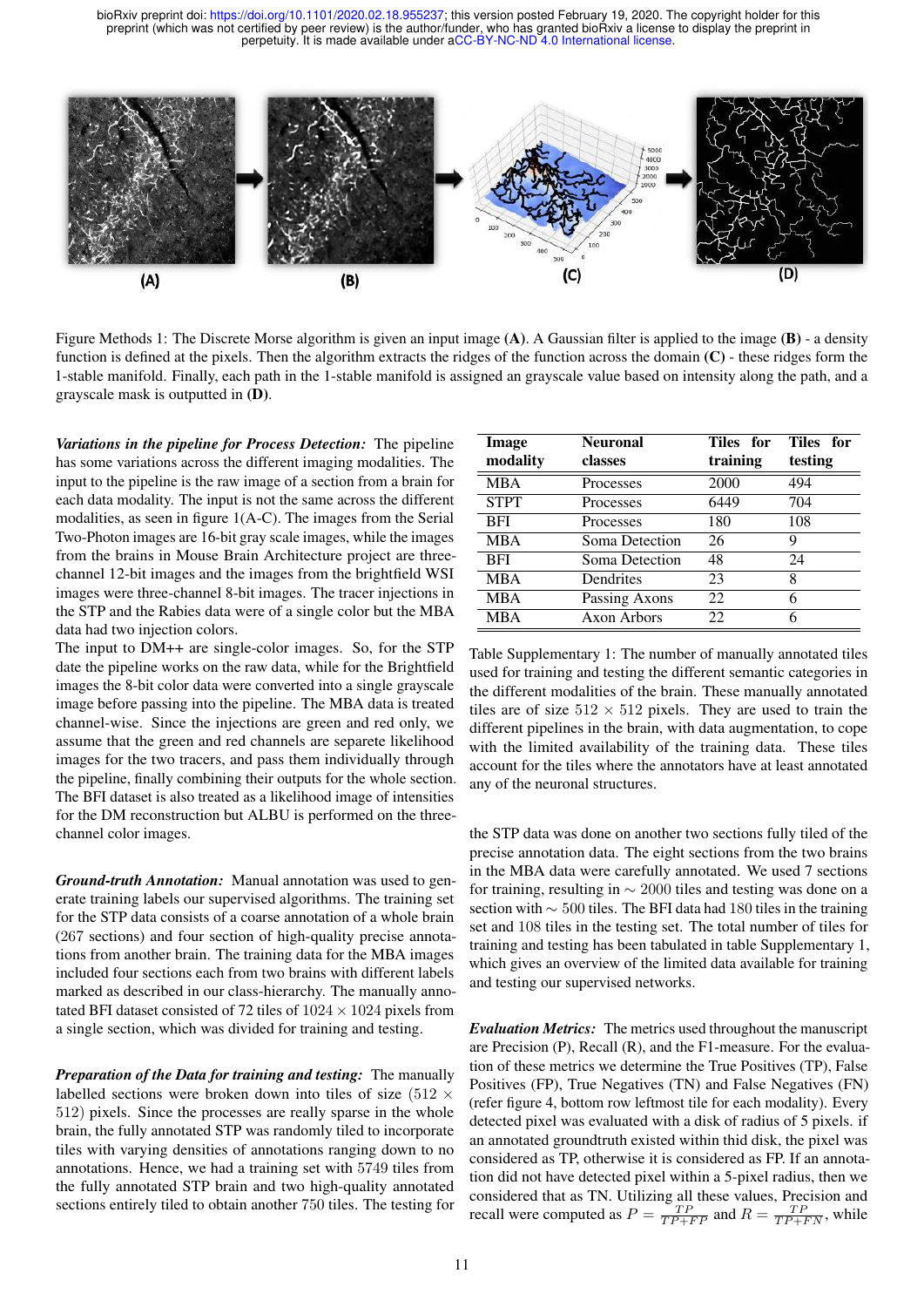the F1-score was calculated as harmonic mean of precision and recall, i.e.,  $F_1 = \frac{2 \cdot P \cdot R}{P + R}$ . Also, we did an iterative refinement of annotations, as shown in the supplementary figure Supplementary 2, based on the FP detected by the algorithms on a first pass to double check for the human errors in the annotation. Each of our automatic detections were proof-read to ensure the authenticity of the automatic detects as shown in supplementary figure Supplementary 3.

Bouton Detection: The Discrete Morse Graph Reconstruction algorithm was combined with the finalized process detection outputs to detect putative synaptic boutons. A persistent homology <sup>41</sup> computation was performed within the Discrete Morse Graph Reconstruction. Boutons appear in the image data as small balls with relatively high intensity along neuronal structures. This means that they will be vertices along the Morse skeleton graph with relatively high persistence. Thus to perform bouton detection, we took the vertices of the Morse skeleton output with persistence greater than a user provided threshold. Then from these points, we only include those that fell within the final process detection mask. Portions of the Morse skeleton graph lie outside of true process signal, so such a filter is needed to avoid labeling boutons outside of true process signals.

Pipeline for Semantic Segmentation: The semantic segmentation architecture included a MaskRCNN network (see figure 3(A)) which performed two segmentation tasks: (i) cell detection, to identify the somata in the injection region as well as in other parts of the brain; and (ii) classification of the different process classes (axon arbors, fasciculated axons, and passing axons). For the semantic segmentation of the before-mentioned classes, the Process Detection is taken as a pre-processing step to mask out the background. MaskRCNN was employed on this pre-processed image to determine all the classes denoted in figure 1(D).

*Architecture of MaskRCNN:* MaskRCNN architecture (figure 3(A)) included a FasterRCNN network, which has two outputs for each candidate object, a class label, and a bounding-box offset. To this network, we add a third branch that outputs the object mask which is a binary mask that indicates the pixels where the object is in the bounding box. The additional mask output is distinct from the class and box outputs, requiring extraction of much finer spatial layout of an object. To do this MaskRCNN uses the Fully Convolution Network (FCN). FasterRCNN is a good algorithm that is used for object detection. FasterRCNN consists of two stages. The first stage called a Region Proposal Network (RPN), which proposes candidate object bounding boxes. The second stage extracts features using RoIPool from each candidate box and performs classification and bounding-box regression. The features used by both stages can be shared for inference. So, in short, we can say that MaskRCNN combines the two networks — FasterRCNN and FCN - into one joint architecture. The loss function for the model is the combined loss in doing classification, generating a bounding box and generating the mask.

*Soma Detection:* The soma detection strategy is two-fold: (i) soma detection within the injection region, termed as "Injection soma" and (ii) soma detection outside the injection region. The injection region is either determined previously by their higher intensities for the different colors in the tracers or they are manually demarcated by an expert. At the injection region, we perform a contrast enhancement and intensity normalization using histogram equalization. All of the soma detected within this region are demarcated as the injection soma, while the others are referred as projection-region soma. Both of these are detected as masks by the MaskRCNN architecture. These masks are determined as individual connected components in the brain slices and the centroids of these connected components are treated as cell-centers. The soma detection algorithm was also applied to all the sections for the MBA (please refer to table Supplementary 1 for the size of the training and testing set); both injection and non-injection sections. For the BFI dataset, limited data availability (please refer to table Supplementary 1 for the size of the training and testing set) allowed us only to categorize the data as soma (where we assume to be outside any injection-like region). The evaluation of these cell centers are also based on the same evaluation technique described earlier.

*Semantic Detection:* The semantic detection deals with the second layer of the hierarchy after Process Detection. The processes consist mostly of axons and dendrites, but for the semantic detections we are targeting the different intrinsic properties of these processes - *viz.* the axon arbors and the passing axons. Similarly we sub-categorize dendritic processes.

On a training set of four manually annotated sections, we trained the MaskRCNN network individually on each of these classes using one-vs-other classification strategy, with data augmentation. The results for the sub-categories from the axons and dendrites are masked using the process detection mask generated earlier. This semantic segmentation process was carried on the MBA data. The overall pipeline of the semantic segmentation is described in figure 3(B) where the process detection acts as one of the important modules within the semantic segmentation pipeline. The evaluations for the semantic detections also follow the same procedure as discussed earlier for the process detection.

First, we detect the dendrites. The training is done on four sections. The rest is classified as axons. The manual annotation had 31 tiles of size  $512 \times 512$  pixels to contain data. Out of which 8 tiles have been separated out for the testing and rest for training. Secondly, on the detected axons, we train our MaskRCNN on the passing axons. The rest are classified as axon arbors. In total, from the 4 sections we had 28 tiles with axonal data. The model trained on dendrites throws out the dendrites from the process detection masks. Six of these axonal tiles have been used for testing while the rest are used for training the MaskRCNN (please refer to table Supplementary 1 for the size of the training and testing set). The quantitative values are reported in table 1.

#### Techniques under comparison:

*Unsupervised Process Detection:* We assumed that the intensity of neuronal processes are much higher compared to the background and formulated an unsupervised algorithm based on the classical image processing techniques and morphological operations on the input image. The input image is first thresholded at a particular intensity ( $\sim 0.4$  for STPT data,  $\sim 0.3$  channel-wise for the MBA data), which suppresses the background. Edge detection is then performed on the thresholded image using the "Canny" edge detector<sup>44</sup>, to extract the long connected edges in the images.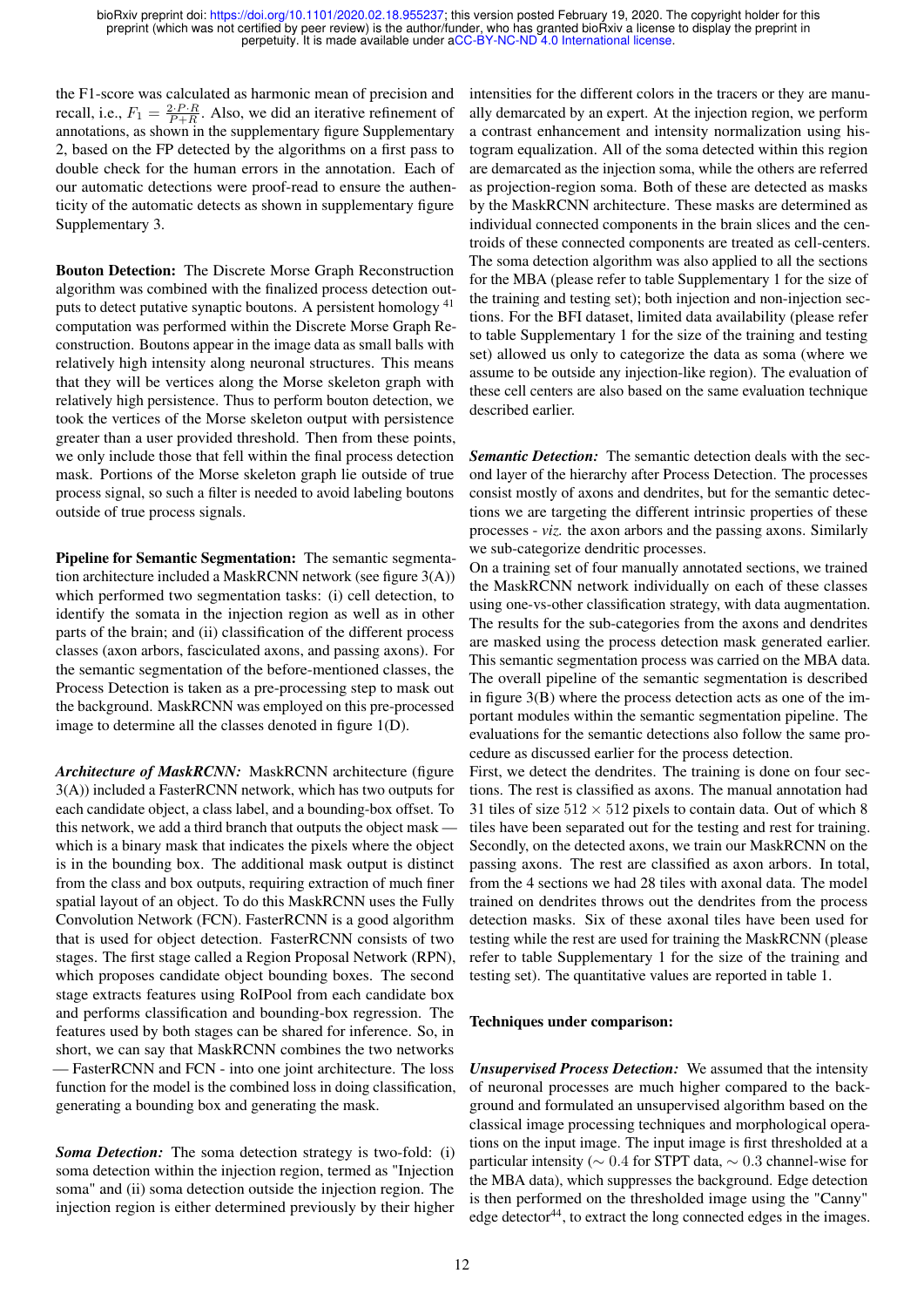The longer connected components from the blurred image are extracted from the images using binary morphological operations image opening and closing followed by area opening, which eliminates the small components or the artifacts in the image. The remaining connected components are classified as the process or the output of our unsupervised technique.

*UNet:* UNet<sup>31</sup> is a generic deep-learning solution for frequently occurring quantification tasks such as cell detection and shape measurements in biomedical image data. The main idea is to supplement a contracting network by successive layers, where pooling operations are replaced by upsampling operators, thus increasing the resolution of the output. A successive convolutional layer can then be used to assemble a precise output based on this information. One important modification in U-Net is that there are a large number of feature channels in the upsampling part, which allow the network to propagate context information to higher resolution layers. As a consequence, the expansive path is more or less symmetric to the contracting part, and yields a u-shaped architecture. The contracting path is a typical convolutional network that consists of repeated application of convolutions, each followed by a rectified linear unit (ReLU) and a max pooling operation. During the contraction, the spatial information is reduced while feature information is increased. The expansive pathway combines the feature and spatial information through a sequence of up-convolutions and concatenations with high-resolution features from the contracting path. There are many applications of U-Net in biomedical image segmentation, such as brain image segmentation ("BRATS"<sup>45</sup>) and liver image segmentation<sup>46</sup>.

ALBU: We used the ALBU <sup>32</sup> network as a strong baseline for process detection. The ALBU network has a U-Net-like architecture. It is composed of an encoder and a decoder with skip connections. The encoder is a pre-trained 34-layer residual neural network (ResNet-34 <sup>47</sup>), and the decoder consists of sequential decoder blocks. Each decoder block starts with an upsample layer followed by two convolution layers<sup>32</sup> (See figure 2(A)). The ALBU network has significant advantages over U-Net and other U-Net based architectures. It was originally applied on satellite image segmentation tasks and was the winner of the road detection challenge from SpaceNet<sup>(iii)</sup>.

**SegNet:** SegNet<sup>30</sup>, is designed to be an efficient architecture for pixel-wise semantic segmentation. This overall architecture consists of an encoder network, a corresponding decoder network followed by a pixel-wise classification layer. It is also significantly smaller in the number of trainable parameters than other competing architectures and can be trained end-to-end using stochastic gradient descent. The authors<sup>30</sup> present a real-time online demo of road scene segmentation into 11 classes of interest for autonomous driving to demonstrate the effectiveness of SegNet. We adopted SegNet as a baseline for comparison with our pipeline for semantic segmentation, since the results produced by SegNet were not adequate. We then moved to MaskRCNN as our core for the pipeline as it outperformed SegNet and produced better results.

<sup>(</sup>iii)https://github.com/SpaceNetChallenge/RoadDetector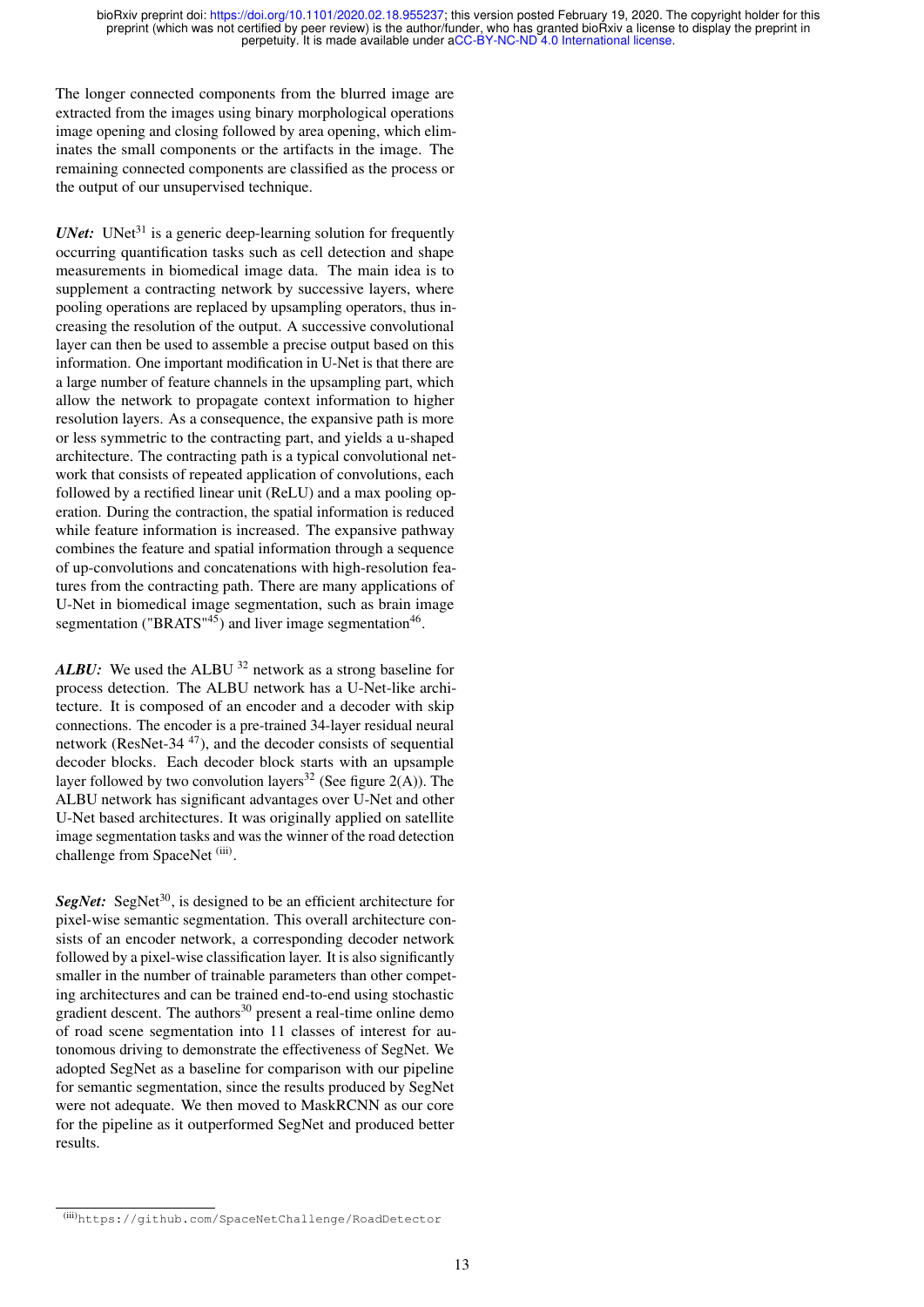A. Transverse view of 3D reconstructed projection density in STPT tracing data



Figure Supplementary 1: Processes detection and 3D reconstruction.

# Supplementary Materials

Image modalities: In mammalian brains, tract tracing using tracer injections is considered the gold standard for studying long range connectivity. The data sets included in our analysis come from mesoscale connectivity mapping studies using tracer injections, with brains digitized using a variety of imaging techniques. We utilized data from three different imaging modalities, including two whole-slide imaging data sets with in-plane resolution of  $0.46\mu$  (brightfield, three-color, 8-bits per color images as well as fluorescent three-color, 12-bits per color images), and one single-color serial two-photon tomographic data set (16 bit images, in-plane resolution  $1\mu$ ).

Future work on summarizing tracer injections: The future scope of work includes the design of a combined pipeline for all the datasets - robust to different modalities. The data summarization into a 3D volume for the visualization of the whole brain is also a step to explore. Preliminary results of the 3D summarization of the process detection is illustrated in figure Supplementary 1. A study on such summarization has been conducted in the accompanying manuscript <sup>48</sup>.

Improvement in Annotation and trained models due to manual curation of results: Manual annotation is a time-consuming process and depends on the annotator to judge and annotate the processes individually. This annotation technique is subjective based on the perception of an individual annotator. Thus, building on an initial small set of annotations to train our model, the iterative refinement of the annotation is an important and necessary step. We demonstrate the results of this iterative process in figure Supplementary 2, where we term this process of incremental improvement by manual intervention as a 'Feedback Network', as shown in subfigure A. An examples from the STPT dataset, shown in subfigure B, depicts how the annotation is refined using our Feedback Network.

# A. FEEDBACK NETWORK

**B. False detection** overlaid with original image for STPT dataset.



Figure Supplementary 2: (A) Illustration for the framework of iterative proofreading of the automatic annotations. (B) An example from the STP dataset showing the correction after first stage of automatic process detection.

Overall Pipeline: The overall pipeline depicts an evolving strategy towards the fully-automatic neuroanatomical data analysis. The yellow blocks in the workflow in figure Supplementary 3 signifies the manual curation step expected to be operative till our models achieves high performance over all brain images across modalities. In the future, these blocks can serve as quality control steps to ensure validity of the predictions.